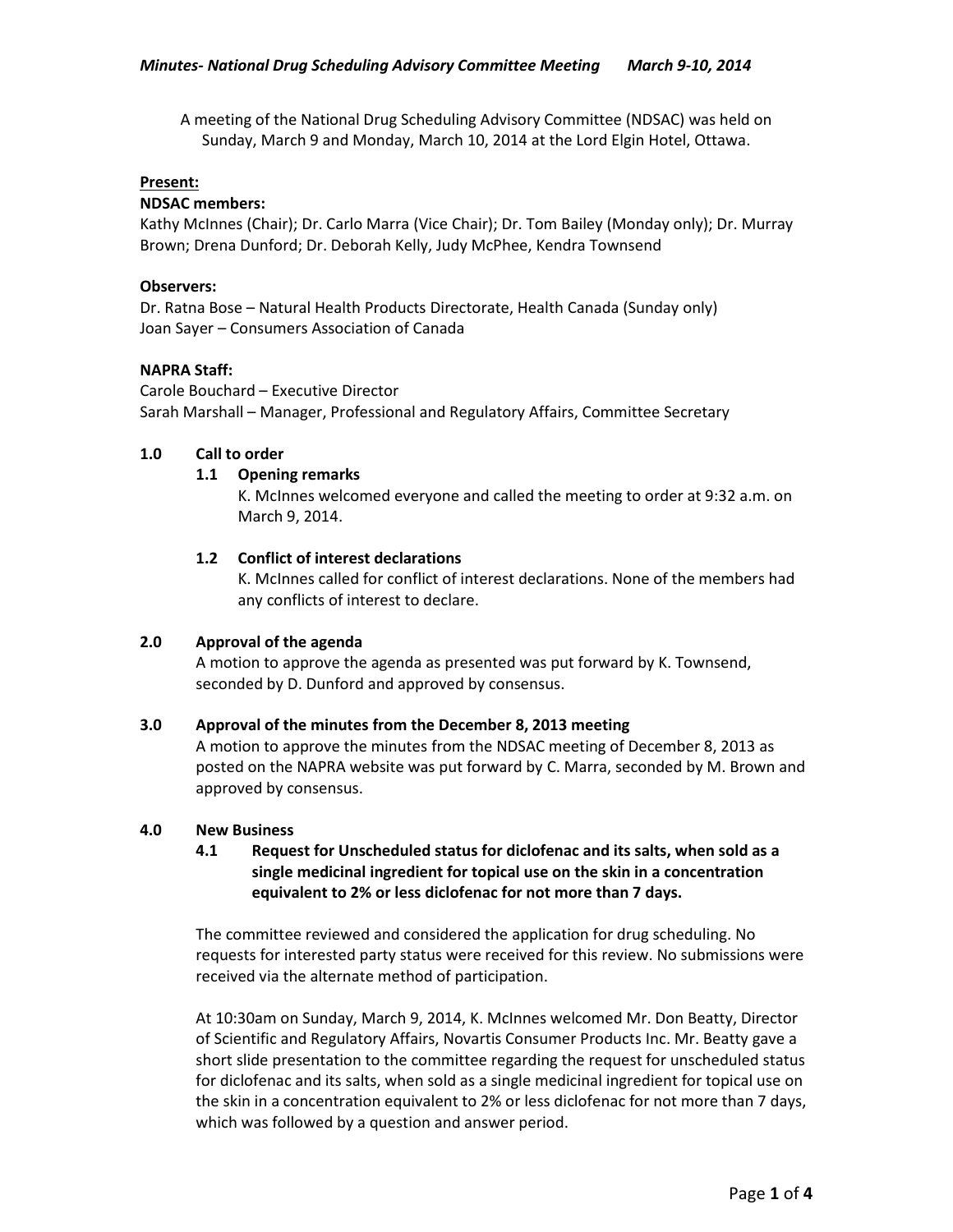During the question and answer period, certain discrepancies in the product monograph and product labelling were noted. The sponsor indicated that some information that should be included in the labelling appeared to be missing from the product labelling that was provided to the NDSAC members. The sponsor agreed to look into the matter and provide clarification to the committee as soon as possible.

The committee then discussed the information previously provided to them for review and consideration, as well as the information received during the company's presentation and the subsequent question and answer period. Members discussed concerns related to the potential for product selection to cause confusion and the lack of available consumer usage studies to address this; the potential for the drug to be used off-label for chronic conditions and the risks associated with chronic use; as well as the potential need for a pharmacist to expand on missing or limited information on the product labelling such as drug interactions. Members agreed that they could not come to a definite conclusion on any of these points until they received additional information from the sponsor to clarify potential discrepancies.

Accordingly, members felt that they could not proceed to a recommendation at this point in time. The committee agreed to request additional information and clarification from the sponsor prior to formulating its interim recommendation.

# **MOTION: It was moved by J. McPhee, seconded by D. Dunford: that the recommendation for scheduling be deferred until the information and clarification requested on this product is obtained and considered by the committee.**

**Motion carried**. All members agreed to the above noted motion.

The 30-day consultation period will not begin until the information and clarification requested on this product is obtained and considered by the committee and a recommendation for scheduling is finalized and forwarded to the NAPRA Executive Committee.

# **4.2 Request for Schedule III status for minoxidil foam 5% for topical use.**

The committee reviewed and considered the application for drug scheduling. No requests for interested party status were received for this review. No submissions were received via the alternate method of participation.

At 10:00am on Monday, March 10, 2014, K. McInnes welcomed Mr. Sam Bottner, Senior Manager Regulatory Affairs; Ms. Felicia Mohammed, Manager Regulatory Affairs and Ms. Philloza Suleman, Sr. Manager Regulatory Affairs from Johnson and Johnson Inc. Mr. Bottner gave a short slide presentation to the committee regarding the request for Schedule III status for minoxidil foam 5% for topical use, which was followed by a question and answer period.

The committee then discussed the information previously provided to them for review and consideration, as well as the information received during the company's presentation and the subsequent question and answer period.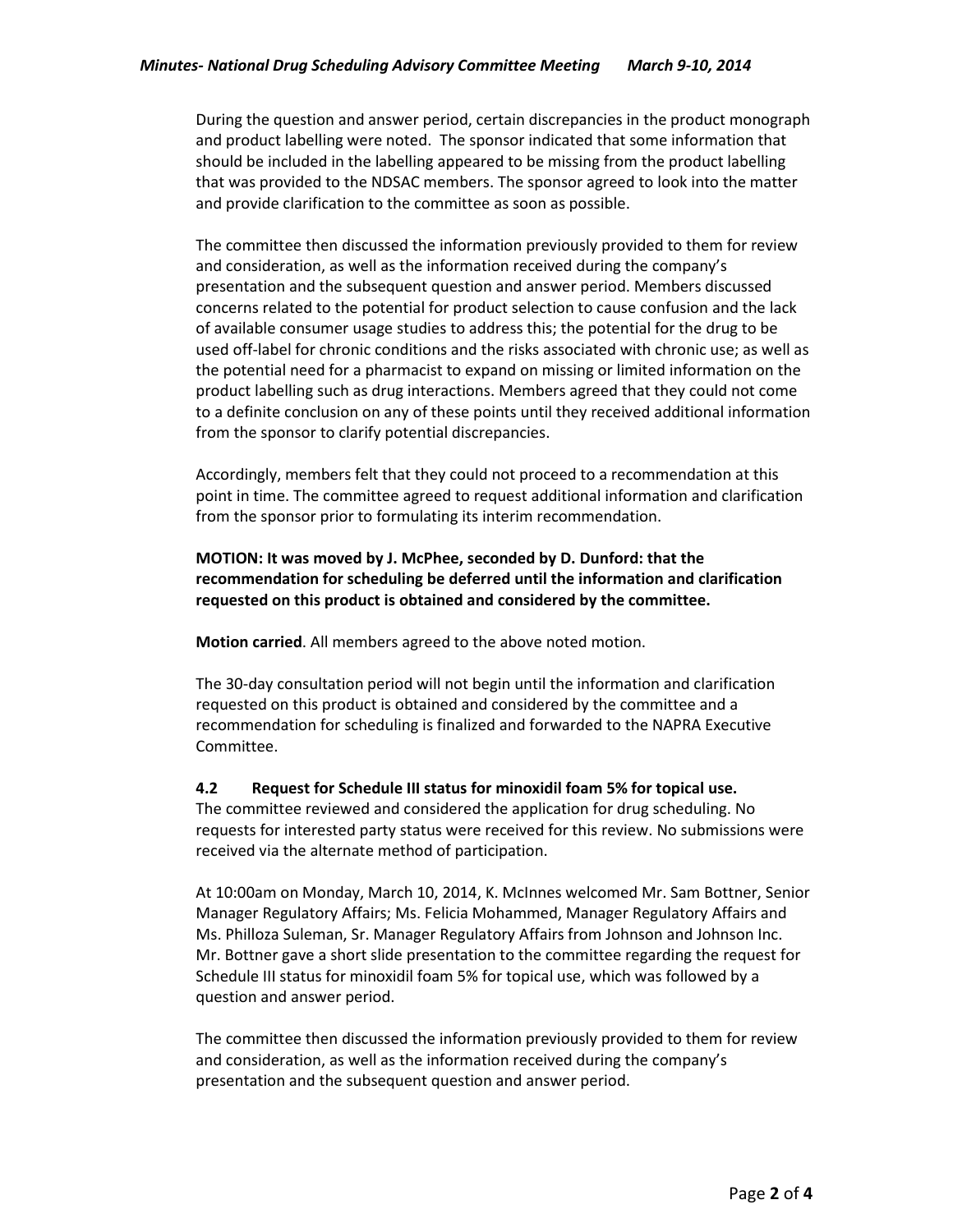## *Minutes- National Drug Scheduling Advisory Committee Meeting March 9-10, 2014*

There was some concern about the significance of potential drug interactions with topical minoxidil, but members agreed that the product labelling was sufficient to address these. There was some concern that less safety data was available for the 5% foam formulation, since it was a newer product. However, members also noted that the 5% foam formulation appeared to have a more favorable pharmacokinetic and safety profile than the 2% solution.

The committee agreed that a pharmacist should be available to reinforce when the drug should not be used and when it should be stopped. A pharmacist can help patients confirm whether they should start taking this drug, for example by helping them identify whether they have hypertension. As well, since the drug is used chronically, a pharmacist can help patients identify when they should stop the medication, for example if they have reached age 65, started a topical corticosteroid or developed cardiovascular disease. Patients using the drug for many years could also benefit from having the pharmacist periodically remind them of important safety points, as they may not re-read the product information with every purchase.

Members agreed that the pharmacist has an important role to play in helping patients manage their expectations with regards to the drug. The pharmacist can elaborate on how long it will take to see an effect, how large of an effect the patient is likely to experience and how long the effect is likely to last. A pharmacist should be available to help the patient weigh the level of benefit and risks of this medication versus other available treatment options to help with product selection. The pharmacist can also help the patient decide how long to continue treatment based on adverse effects, the level of benefit they are experiencing and whether they are experiencing declining effects.

The committee was also of the opinion that a pharmacist should be available to reinforce or expand on product labelling. It was noted that the instructions for use were quite long and complex. Members were concerned that some patients may have difficulty understanding or remembering all of the cautions and steps required for proper application. Members agreed that the user testing of the patient leaflet study provided did not alleviate these concerns, since it was carried out on labelling in the UK which differed significantly from the Canadian labelling and in a population that was not representative of the population in whom the drug is indicated.

In addition, the committee noted two inconsistencies in the Product Monograph and Consumer Information Leaflet, which were not corrected in time for the meeting. The sponsor acknowledged these inconsistencies and assured members that the appropriate corrections to the Product Monograph and Consumer Information Leaflet would be made shortly.

K. McInnes led the group in a review of the applicability of the National Drug Scheduling Factors. It was agreed that, assuming the appropriate corrections were made to the product information, the following scheduling factors were applicable to minoxidil foam 5% for topical use for male androgenetic alopecia.

 $\bullet$  #II-10, #III-3, #III-5.

The committee did not want to finalize its recommendation until it had a chance to review the corrections to the inconsistencies in the product information. However, it